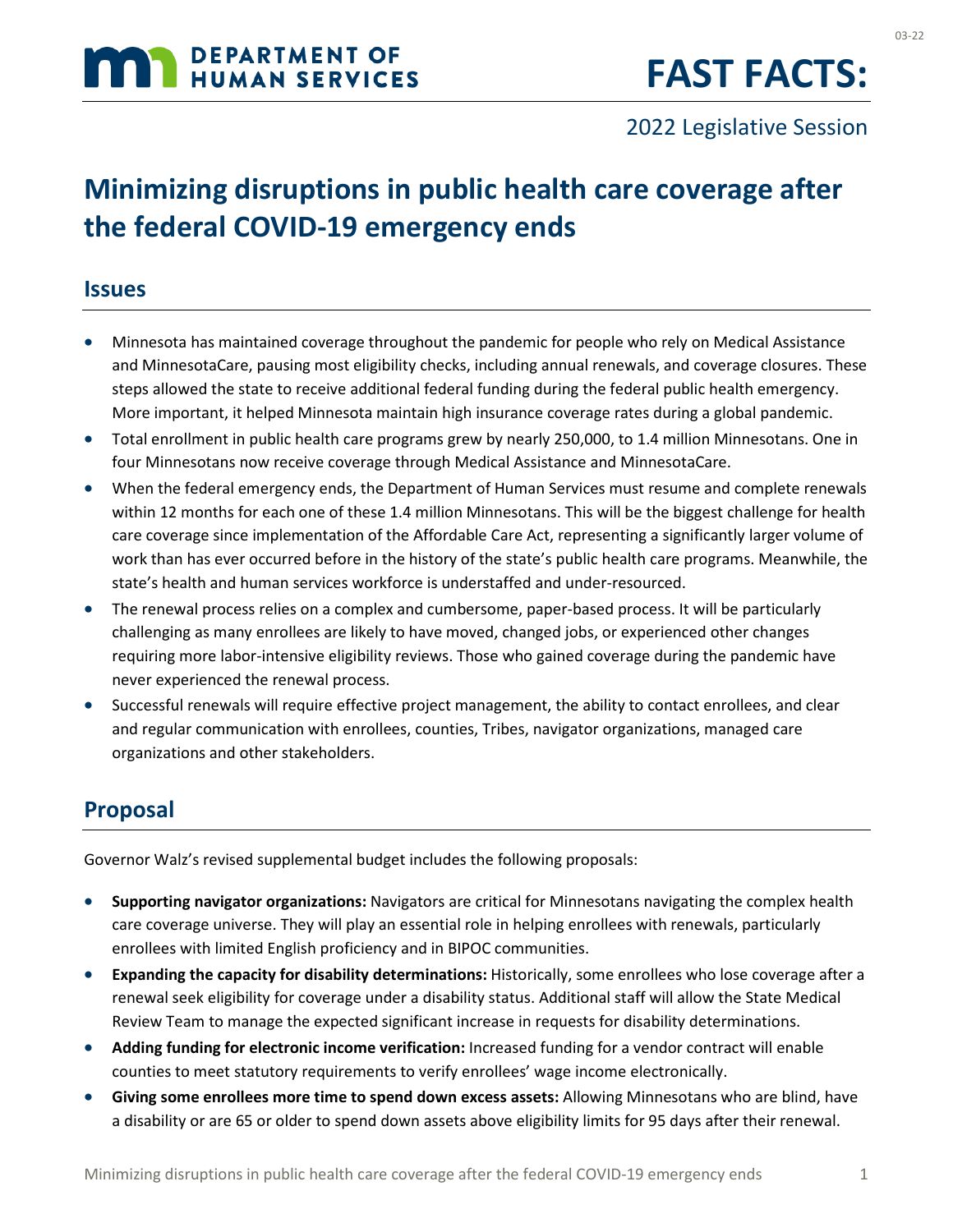This recognizes additional assets these enrollees may have accumulated during the pandemic from one-time payments, such as federal stimulus checks.

- **Phasing in a return to standard policies and procedures:** Updating state law will allow continuous coverage until an enrollee's renewal is conducted, in accordance with federal guidance.
- **Extending forgiveness of unpaid premiums for Employed Persons with Disabilities:** Not collecting unpaid premiums until after renewal will keep vulnerable Minnesotans in the Medical Assistance for Employed Persons with Disabilities (MA-EPD) program from losing coverage before their renewal, which is prohibited by the federal government. Enrollees remained covered throughout the public health emergency even if they did not pay their monthly premium.
- **Continuing to suspend periodic data matching:** Keeping the periodic data matching process on hold until renewals are completed aligns with federal guidance preventing states from terminating an enrollee's coverage before conducting a full renewal. State law requires DHS to check enrollee eligibility once during the year outside of the usual renewal process. This is called periodic data matching and has been on hold through the federal COVID-19 emergency.

#### **Benefits**

- Smoothing the transition to standard eligibility procedures will help eligible Minnesotans, including many vulnerable populations, maintain health care coverage. This preserves their access to COVID-19 vaccinations and treatment, other immunizations, preventive screenings, prescription drugs, care for chronic conditions, behavioral health treatment, nursing facility care and other long-term services and supports.
- These changes will help Minnesota maintain high health insurance rates coming out of the pandemic, with long-standing health consequences for significant numbers of Minnesotans. The full extent of the pandemic's impact on health remains unknown, with postponed preventive care allowing chronic illness and disease to accelerate undetected, greater needs for behavioral health care and substance use disorder treatment, and possibly yet-unknown health issues for COVID long haulers.
- Preventing disenrollment in Medical Assistance and MinnesotaCare will help keep coverage for Minnesotans experiencing worst-in-the-nation disparities in health outcomes. About 44% of Black Minnesotans under age 65 rely on Medicaid, including 64% of Black Minnesotan children. So do almost 40% of Indigenous Minnesotans, 30% of Hispanic Minnesotans and 20% of Asian Minnesotans.
- Mitigating churn in these programs will avoid downstream effects throughout the health care and social services infrastructure. The very Minnesotans struggling the most economically through the pandemic will be affected by restarting renewals. Losing coverage would be catastrophic not only for them, but also for providers such as hospitals, nursing facilities and personal care assistants, while raising the cost of uncompensated care.

#### **Fiscal impact**

• \$13.2 million in Fiscal Years 2023-25